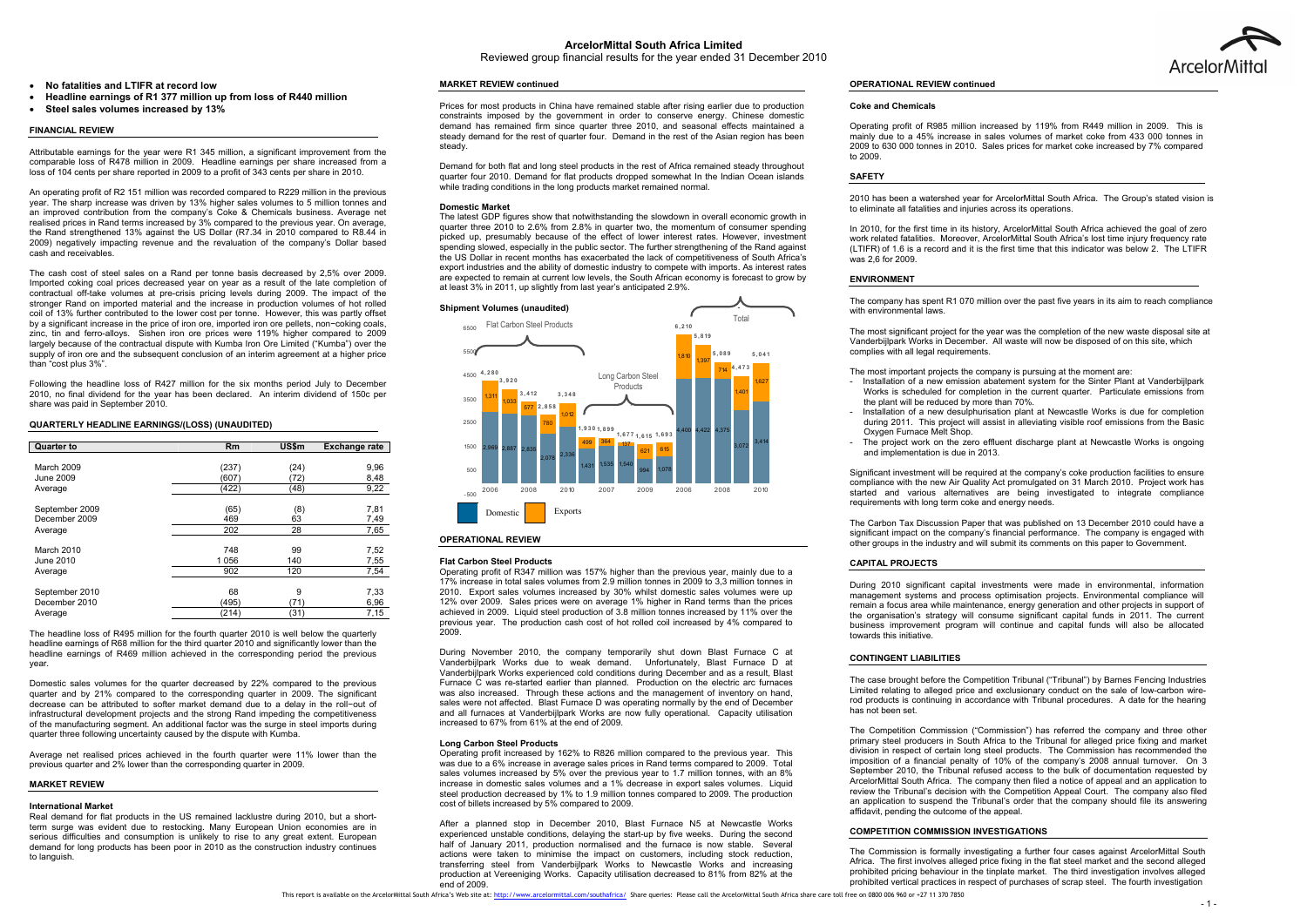# **COMPETITION COMMISSION INVESTIGATIONS continued**

appears to involve an extension of the Barnes Fencing Industries Limited case described above, into a later period. The company is co-operating fully with the Commission in these investigations and delivered all the requested documentation to the Commission. None of these have been referred by the Commission to the Tribunal.

#### **DISPUTE WITH SISHEN IRON ORE COMPANY (PROPRIETARY) LIMITED ("SIOC")**

The preparation for the arbitration proceedings is in progress and no date for a hearing has been set.

### **BROAD-BASED BLACK ECONOMIC EMPOWERMENT TRANSACTION**

The cautionary relating to the B-BBEE transaction was renewed in an announcement issued on SENS on 19 January 2011. The satisfaction of conditions precedent remains outstanding. A further announcement will be made in due course.

#### **ACQUISITION**

The satisfaction of the conditions precedent to the acquisition of the shares of Imperial Crown Trading 289 (Proprietary) Limited ("ICT") as announced on SENS on 10 August 2010, is outstanding. The due diligence process is currently in progress

#### **CHANGES TO THE BOARD OF DIRECTORS**

The following appointments and resignations occurred during the financial year:

- Mr MJN Njeke was appointed as permanent Chairman of the Board with effect from 4 February 2010. He was acting Chairman of the Board since 4 December 2009.
- Mr M Macdonald was appointed as an Independent Non-Executive Director on 4 February 2010 and as Chairman of the Audit and Risk Committee on 9 July 2010;
- Mr EK Diack resigned as Independent Non-Executive Director and Chairman of the Audit and Risk Committee on 9 July 2010;
- Mr HJ Verster resigned as Chief Financial Officer ("CFO") and Executive Director on 23 August 2010;
- Mr RH Torlage was appointed as Acting Interim CFO on 23 August 2010 and appointed as CFO and Executive Director on 3 September 2010; and
- Ms ND Orleyn was appointed as Acting Member of the Audit and Risk Committee on 9 September 2010.

#### **OUTLOOK FOR QUARTER ONE 2011**

With the expected increase in demand for steel and higher international steel prices, a significant turnaround in earnings is anticipated for the first quarter 2011 compared to the loss for the last quarter of 2010. This will be partially offset by an increase in some raw material prices, mainly scrap. Changes in the Rand/US Dollar exchange rate will have an important impact on earnings.

On behalf of the Board

N Nyembezi-Heita (Chief Executive Officer) RH Torlage (Chief Financial Officer)

3 February 2011

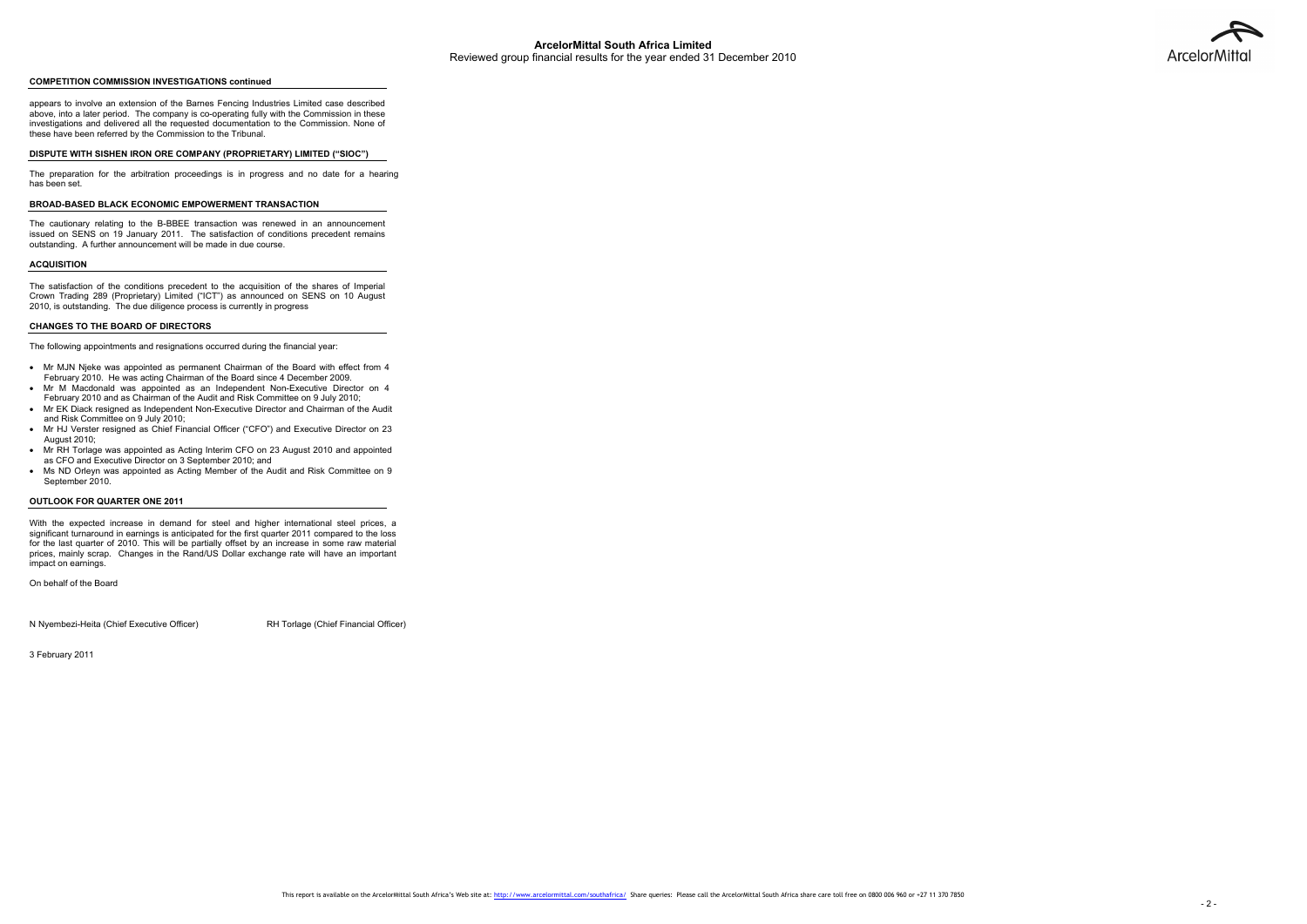**ArcelorMittal South Africa Limited** 

# Reviewed group financial results for the year ended 31 December 2010

#### **CONDENSED GROUP STATEMENT OF COMPREHENSIVE INCOME**

|                                                              | <b>Year ended 31 December</b> |         |
|--------------------------------------------------------------|-------------------------------|---------|
|                                                              | 2010                          | 2009    |
|                                                              | <b>Reviewed</b>               | Audited |
|                                                              | Rm                            | Rm      |
| Revenue                                                      | 30 224                        | 25 598  |
| Raw materials and consumables used                           | (17027)                       | (14003) |
| Employee costs                                               | (2951)                        | (2640)  |
| Energy                                                       | (2419)                        | (2062)  |
| Movement in inventories of finished goods and                |                               |         |
| work in progress                                             | 744                           | (1296)  |
| Impairment charge (Note 2)                                   |                               | (26)    |
| Depreciation                                                 | (1360)                        | (1279)  |
| Amortisation of intangible assets                            | (11)                          | (13)    |
| Other operating expenses                                     | (5049)                        | (4050)  |
| <b>Profit from operations</b>                                | 2 1 5 1                       | 229     |
| Finance and investment income                                | 71                            | 202     |
| Finance costs (Note 3)                                       | (507)                         | (1089)  |
| Impairment reversal (Note 4)                                 |                               | 9       |
| Income after tax from equity accounted                       |                               |         |
| investments                                                  | 122                           | 206     |
| Profit/(Loss) before taxation (Note 5)                       | 1837                          | (443)   |
| Income tax expense (Note 6)                                  | (492)                         | (35)    |
| Profit/(Loss) for the year                                   | 1 3 4 5                       | (478)   |
| Other comprehensive income                                   |                               |         |
| Exchange differences on translation of foreign               |                               |         |
| operations                                                   | (200)                         | (380)   |
| Gains on available-for sale investment taken to              |                               |         |
| equity                                                       | 29                            | 37      |
| Movement in gains deferred from equity on                    |                               |         |
| cash flow hedges                                             | 8                             | 158     |
| Share of other comprehensive income of                       |                               |         |
| equity accounted investments                                 | 75                            | 135     |
| Tax effect on amounts taken directly to equity               | (2)                           | (40)    |
| Total comprehensive income/(loss) for the                    |                               |         |
| year                                                         | 1 255                         | (568)   |
| Profit/(Loss) attributable to:                               | 1 3 4 5                       |         |
| Owners of the company                                        |                               | (478)   |
| <b>Total comprehensive income/(loss)</b><br>attributable to: |                               |         |
| Owners of the company                                        | 1 2 5 5                       | (568)   |
|                                                              |                               |         |
| Attributable earnings/(loss) per share<br>(cents)            |                               |         |
| - basic                                                      | 335                           | (113)   |
| - diluted                                                    | 335                           | (113)   |
|                                                              |                               |         |

#### **CONDENSED GROUP STATEMENT OF FINANCIAL POSITION**

|                                       | As at 31 December |           |
|---------------------------------------|-------------------|-----------|
|                                       | 2010              | 2009      |
|                                       | <b>Reviewed</b>   | Audited   |
|                                       | Rm                | <b>Rm</b> |
| Assets                                |                   |           |
| <b>Non-current assets</b>             | 19 110            | 18490     |
| Property, plant and equipment         | 16 432            | 15862     |
| Intangible assets                     | 84                | 72        |
| Equity accounted investments (Note 7) | 2 3 8 6           | 2 3 6 9   |
| Other financial assets                | 208               | 187       |
| <b>Current assets</b>                 | 12 608            | 12 2 9 4  |
| Inventories                           | 7 156             | 5767      |
| Trade and other receivables           | 1816              | 2096      |
| Taxation                              | 18                |           |
| Other financial assets                | 112               | 83        |
| Cash and cash equivalents             | 3506              | 4 3 4 8   |
| Total assets                          | 31 718            | 30 784    |

#### **CONDENSED GROUP STATEMENT OF FINANCIAL POSITION continued**

|                                             | As at 31 December |         |
|---------------------------------------------|-------------------|---------|
|                                             | 2010              | 2009    |
|                                             | <b>Reviewed</b>   | Audited |
|                                             | Rm                | Rm      |
| <b>Equity and liabilities</b>               |                   |         |
| Shareholders' equity                        | 22 556            | 21 925  |
| Stated capital                              | 37                | 37      |
| Reserves                                    | (2475)            | (2344)  |
| Retained income                             | 24 994            | 24 232  |
| <b>Non-current liabilities</b>              | 4 5 9 2           | 4 6 3 2 |
| Borrowings and other payables (Note 8)      | 224               | 220     |
| Finance lease obligations                   | 515               | 557     |
| Deferred income tax liability               | 2 3 5 4           | 2435    |
| Provision for post-retirement medical costs | 8                 | 8       |
| Non-current provisions                      | 1491              | 1412    |
| <b>Current liabilities</b>                  | 4570              | 4 2 2 7 |
| Trade and other payables                    | 4020              | 3496    |
| Borrowings and other payables (Note 8)      | 88                | 153     |
| Finance lease obligations                   | 59                | 57      |
| Taxation                                    |                   | 8       |
| Other financial liabilities                 |                   | 3       |
| Current provisions                          | 403               | 510     |
| <b>Total equity and liabilities</b>         | 31 718            | 30 784  |

# **CONDENSED GROUP STATEMENT OF CASH FLOWS**

|                                             | <b>Year ended 31 December</b> |           |
|---------------------------------------------|-------------------------------|-----------|
|                                             | 2010                          | 2009      |
|                                             | <b>Reviewed</b>               | Audited   |
|                                             | Rm                            | <b>Rm</b> |
| Cash inflow from operating activities       | 1462                          | 1693      |
| Cash generated from operations              | 2791                          | 4 706     |
| Finance income                              | 69                            | 199       |
| Finance costs                               | (85)                          | (122)     |
| Dividend paid                               | (602)                         | (1627)    |
| Income tax paid                             | (653)                         | (934)     |
| Realised foreign exchange movement          | (58)                          | (529)     |
| Cash outflow from investing activities      | (1 706)                       | (1 347)   |
| Investment to maintain operations           | (1259)                        | (784)     |
| Investment to expand operations             | (455)                         | (130)     |
| Investment in equity accounted investments  | (120)                         | (524)     |
| Investment income - interest                | 2                             | 3         |
| Dividend from equity accounted              |                               |           |
| investments                                 | 126                           | 88        |
| Cash outflow from financing activities      | (499)                         | (4 075)   |
| Repurchase of shares                        |                               | (3918)    |
| Repayment of borrowings, other payables     |                               |           |
| and finance lease obligations               | (499)                         | (157      |
|                                             |                               |           |
| Decrease in cash and cash equivalents       | (743)                         | (3729)    |
| Effect of foreign exchange rate changes     | (99)                          | (352)     |
| Cash and cash equivalents at beginning      | 4 3 4 8                       |           |
| of year                                     |                               | 8429      |
| Cash and cash equivalents at end of<br>vear | 3506                          | 4 3 4 8   |

#### **NOTES TO THE REVIEWED FINANCIAL STATEMENTS**

#### **1. Basis of preparation**

The condensed reviewed consolidated financial statements have been prepared in compliance with the Listing Requirements of the JSE Limited, International Financial Reporting Standards ("IFRS") as issued by the International Accounting Standards Board ("IASB") the AC500 standards as issued by the Accounting Practices Board and Schedule 4 of the South African Companies Act, 1973, as amended.

These condensed reviewed group financial results for the year ended 31 December 2010 have been prepared on the historical cost basis, except for the revaluation of financial instruments.

The group has adopted all of the new and revised Standards and Interpretations issued by the IASB and the International Financial Reporting Interpretations Committee ("IFRIC") of the IASB that are relevant to its operations and effective for accounting periods beginning on 1 January 2010.

#### **NOTES TO THE REVIEWED FINANCIAL STATEMENTS continued**

The accounting policies and methods of computation applied in the presentation of the financial results of the group are consistent with those applied for the year ended 31 December 2009, except for the adoption of the following Amendments and Interpretations in advance of their effective date with no impact on the group's financial results or disclosures:

- IFRS7, (Amendment), *Financial Instruments: Disclosures enhanced derecognition disclosure requirements* (effective for annual periods beginning on or after 1 July 2011);
- IFRIC14 (Amendment), *IAS 19 The Limit on a Defined Benefit Asset, Minimum Funding Requirement and their Interactions* – prepayments of a minimum funding requirement (effective for annual periods beginning on or after 1 January 2011).

|                                                                       | Year ended 31 December |                |
|-----------------------------------------------------------------------|------------------------|----------------|
|                                                                       | 2010                   | 2009           |
|                                                                       | <b>Reviewed</b>        | Audited        |
| 2. Impairment charge                                                  | Rm                     | Rm             |
| An impairment charge has been                                         |                        |                |
| recognised against the carrying                                       |                        |                |
| amount of the Maputo Works<br>following the closure of the plant.     |                        | 26             |
|                                                                       |                        |                |
| 3. Finance costs                                                      | 507                    | 1 0 8 9        |
| Interest expense on bank overdrafts                                   |                        |                |
| and loans                                                             | 8                      | 43             |
| Interest expense on finance lease<br>obligations                      | 77                     | 79             |
| Discounting rate adjustment of the                                    |                        |                |
| non-current provisions                                                | 100                    | (49)           |
| Net foreign exchange losses on                                        |                        |                |
| financing activities                                                  | 150                    | 813            |
| Unwinding of the discounting effect<br>in the present valued carrying |                        |                |
| amount of the non-current                                             |                        |                |
| provisions                                                            | 172                    | 203            |
|                                                                       |                        |                |
| 4. Impairment reversal                                                |                        |                |
| An impairment against the                                             |                        |                |
| investment in jointly controlled                                      |                        |                |
| entity, Pietersburg Iron Company                                      |                        |                |
| (Proprietary) Limited, has been<br>reversed, based on mining          |                        |                |
| feasibility studies being conducted                                   |                        | 9              |
| within that company.                                                  |                        |                |
| 5. Profit/(loss) before taxation is                                   |                        |                |
| arrived at                                                            |                        |                |
| after<br>Directors' remuneration                                      |                        |                |
| - executive                                                           | 7                      | 18             |
| - non-executive                                                       | 3                      | 2              |
| Auditors remuneration                                                 |                        |                |
| - audit fees                                                          | 10                     | 9              |
| - other services and expenses                                         | 1                      | $\overline{2}$ |
| 6. Income tax expense                                                 | 492                    | 35             |
| Current normal and deferred tax<br>expense                            | 476                    | (131)          |
| Normal and deferred tax expense                                       |                        |                |
| recognised in relation to tax of prior                                |                        |                |
| vears                                                                 | (44)                   | 8              |
| Secondary tax on companies                                            | 60                     | 158            |
| 7. Equity accounted investments                                       |                        |                |
| Directors' valuation of equity                                        |                        |                |
| accounted investments<br>8. Borrowings and other payables             | 2711                   | 2783           |
| Cash-settled share-based payment                                      |                        | 32             |
| Leave pay                                                             | 282                    | 300            |
| Loan                                                                  | 30                     | 41             |
| Total                                                                 | 312                    | 373            |
| Disclosed as:                                                         |                        |                |
| - non-current                                                         | 224<br>88              | 220<br>153     |
| - current                                                             |                        |                |



# **NOTES TO THE REVIEWED FINANCIAL STATEMENTS continued**

|                                       | Year ended 31 December |         |
|---------------------------------------|------------------------|---------|
|                                       | 2010                   | 2009    |
|                                       | <b>Reviewed</b>        | Audited |
|                                       | Rm                     | Rm      |
| 9. Capital expenditure                |                        |         |
| Incurred                              | 1714                   | 914     |
| Contracted                            | 641                    | 560     |
| Authorised but not contracted         | 1045                   | 972     |
| 10. Contingent liabilities            |                        |         |
| Guarantees                            |                        | 4       |
| 11. Operating lease commitments       | 313                    | 51      |
| Less than one year                    | 148                    | 35      |
| More than one year and less than five |                        |         |
| years                                 | 161                    | 16      |
| More than 5 years                     |                        |         |

# **12. Related party transactions**

 The group is controlled by ArcelorMittal Holdings AG which effectively owns 52.02% of the company's shares. During the year the company and its subsidiaries, in the ordinary course of business, entered into various sale and purchase transactions with associates and joint ventures. These transactions occurred under terms that are no less favourable than those arranged with third parties.

### **13. Directors' share option benefits**

 Rights to options and shares held by Executive Directors in terms of the Management Share Scheme totalled 317 397 at 31 December 2010 (December 2009: 400 791), representing 0,1% (December 2009: 0,1%) of the issued shares.

# **14. Corporate governance**

 The group subscribes to the Code on Corporate Practices and Conduct as contained in the second King Report on corporate governance and are taking the necessary steps to implement the principles as outlined in the third King Report.

#### **15. Review by external auditors**

 The group financial results have been reviewed by Deloitte & Touche whose unmodified review opinion is available for inspection at the company's registered office.